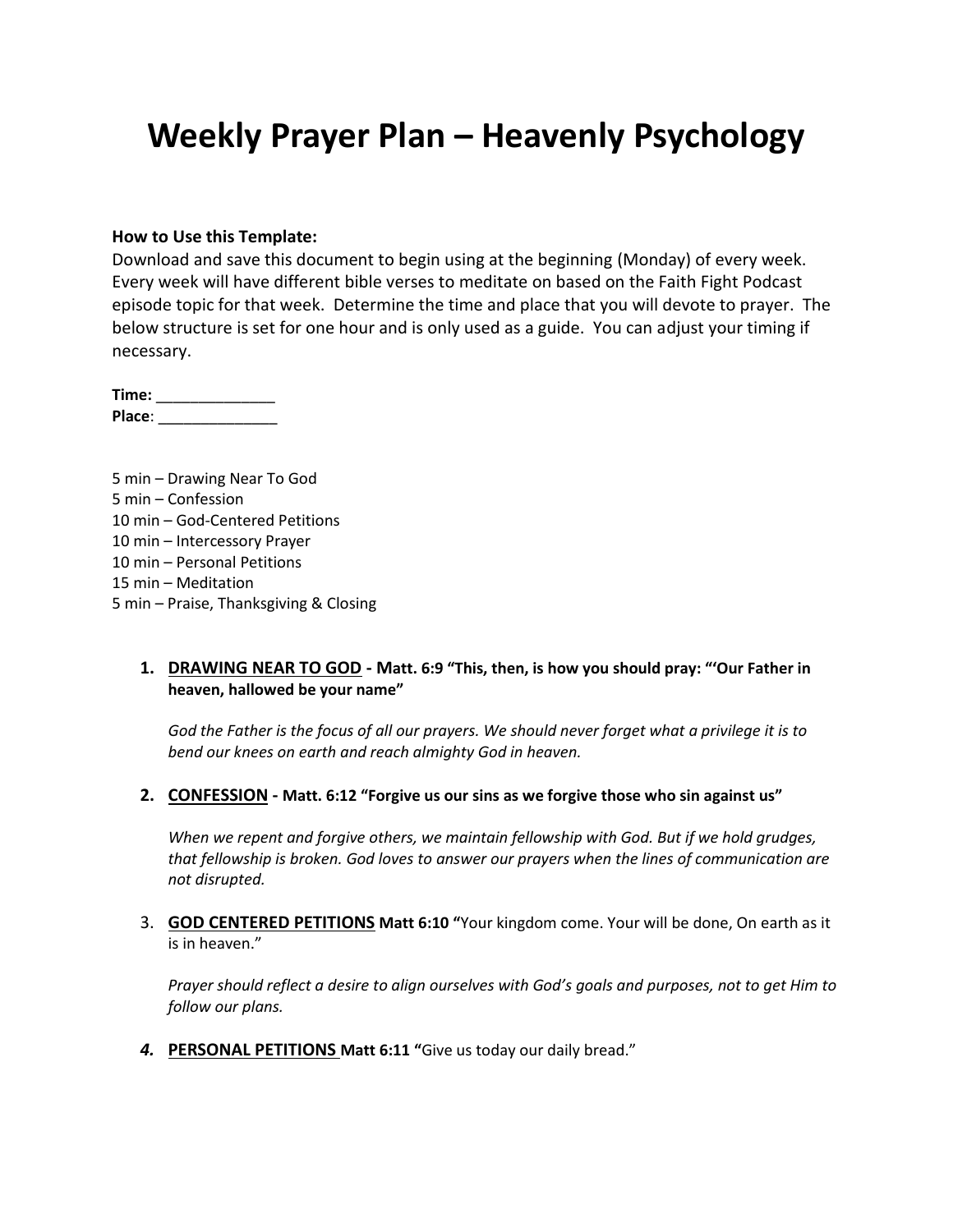*We are dependent upon the Lord for our needs and He wants us to come to Him with our requests.*

5. **MEDITATION Joshua 1:8** "Keep this Book of the Law always on your lips; meditate on it day and night, so that you may be careful to do everything written in it. Then you will be prosperous and successful."

*Meditation is thinking about the word of God to understand what it means in the context of the scripture and how it can apply to your life today. The Word of God is powerful enough to still be relevant in your life today even though it was written thousands of years ago.*

#### **Read through the scripture passages for today as listed below:**

Meditational Verses Monday: Hebrews 11:23-28 Tuesday: Psalms 119:71-72 Wednesday: Genesis 2:18-23 Thursday: John 4:1-34 Friday: Hebrews 11:1-6 Saturday: Matthew 6:1-13 Sunday: Psalms 43:5 & Proverbs 18:21

**Once you have read the scripture for today, write down your answer to the questions below or any other insight/revelation that you receive in your prayer journal.** 

- 1. Is there a promise to claim?
- 2. Is there a lesson to learn?
- 3. Is there a blessing to enjoy?
- 4. Is there a command to obey?
- 5. Is there a sin to avoid?
- 6. Is there a new thought to carry with me?
- **6. PRAISE & THANKSGIVING 1 John 5:14-15** "This is the confidence we have in approaching God: that if we ask anything according to his will, he hears us. And if we know that he hears us whatever we ask—we know that we have what we asked of him."

We can end our prayer time with confidence that God has heard our prayer and will *answer in His perfect timing. Demonstrate your faith in Him by showing thanks before you see the answer to your prayers.*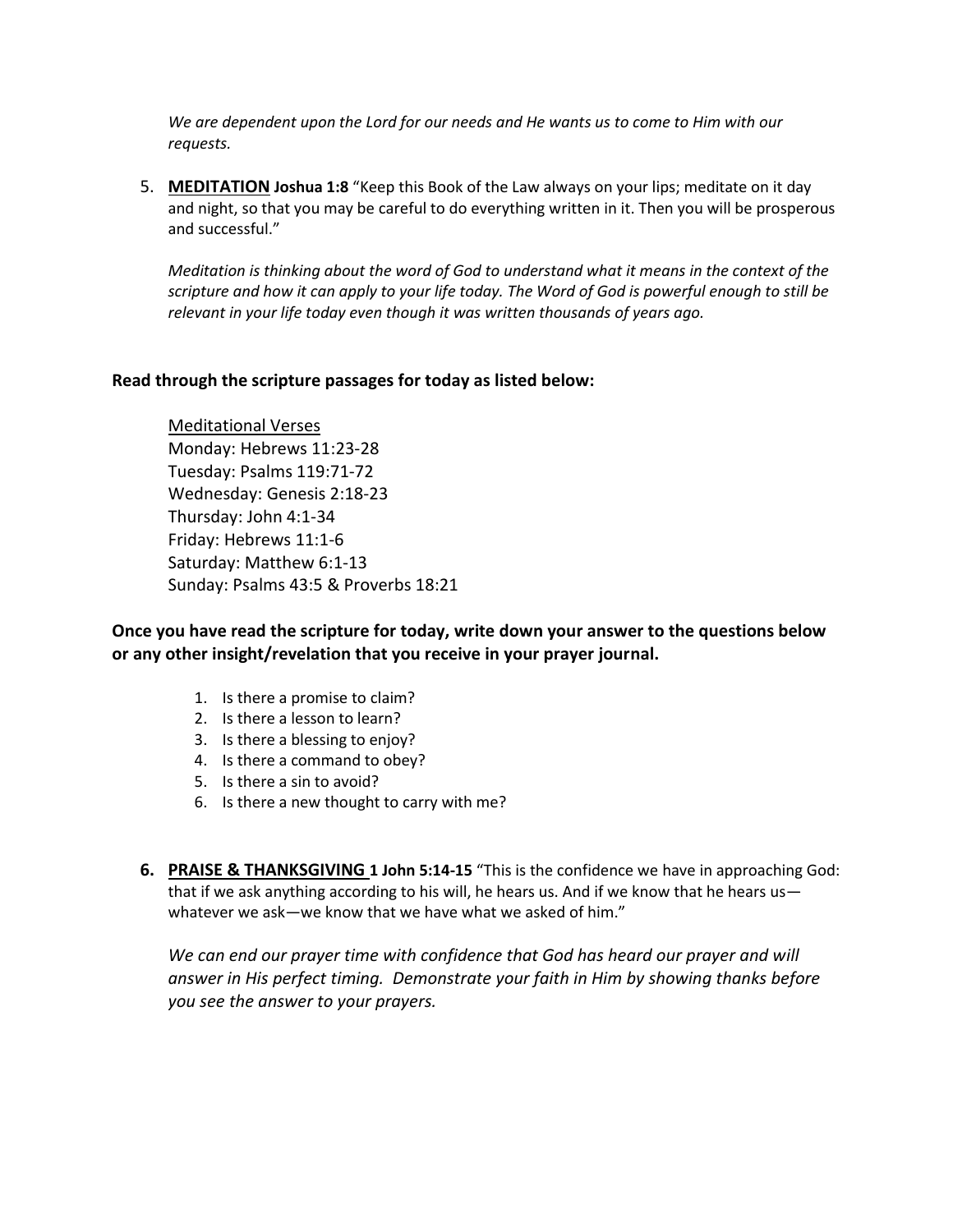# **Bible Verses & Notes - Heavenly Psychology**

In all theology there is an aspect of psychology because the mind needs to be renewed in order to grasp the concept of God. This is why Romans 12:1-2 is such an important verse for all Christians. Furthermore, God doesn't do things like we would. His ways and methods are much different than ours and his wisdom is much higher than our own so God uses circumstances and situations to get exactly what he wants to happen out of them. And most of the time it does something in our own lives to bring us to another lever in our Christian walks.

### **Moses Principal**

*By faith Moses, when he had grown up, refused to be known as the son of Pharaoh's daughter. He chose to be mistreated along with the people of God rather than to enjoy the fleeting pleasures of sin. He regarded disgrace for the sake of Christ as of greater value than the treasures of Egypt, because he was looking ahead to his reward. - Hebrews 11:24-26 NIV*

Even after Moses learned that he was Hebrew, Moses has access to all the pleasures of Egypt but decided that serving God and His rewards were better, even thought he would have to wait for it was worth more than the immediate pleasures that Egypt had to offer.

Likewise, we need to think about avoiding sin and the pleasures of this world that are against the things of God. We have to keep our eyes fixed on Gods reward and you do this by resolving in your mind that Gods way is better.

### **Adam's Second Job**

"The Lord God said, "It is not good for the man to be alone. I will make a helper suitable for him." Now the Lord God had formed out of the ground all the wild animals and all the birds in the sky. He brought them to the man to see what he would name them; and whatever the man called each living creature, that was its name. So the man gave names to all the livestock, the birds in the sky and all the wild animals. But for Adam no suitable helper was found. So the Lord God caused the man to fall into a deep sleep; and while he was sleeping, he took one of the man's ribs and then closed up the place with flesh. Then the Lord God made a woman from the rib he had taken out of the man, and he brought her to the man. The man said, "This is now bone of my bones and flesh of my flesh; she shall be called 'woman,' for she was taken out of man." Genesis 2:18-23 NIV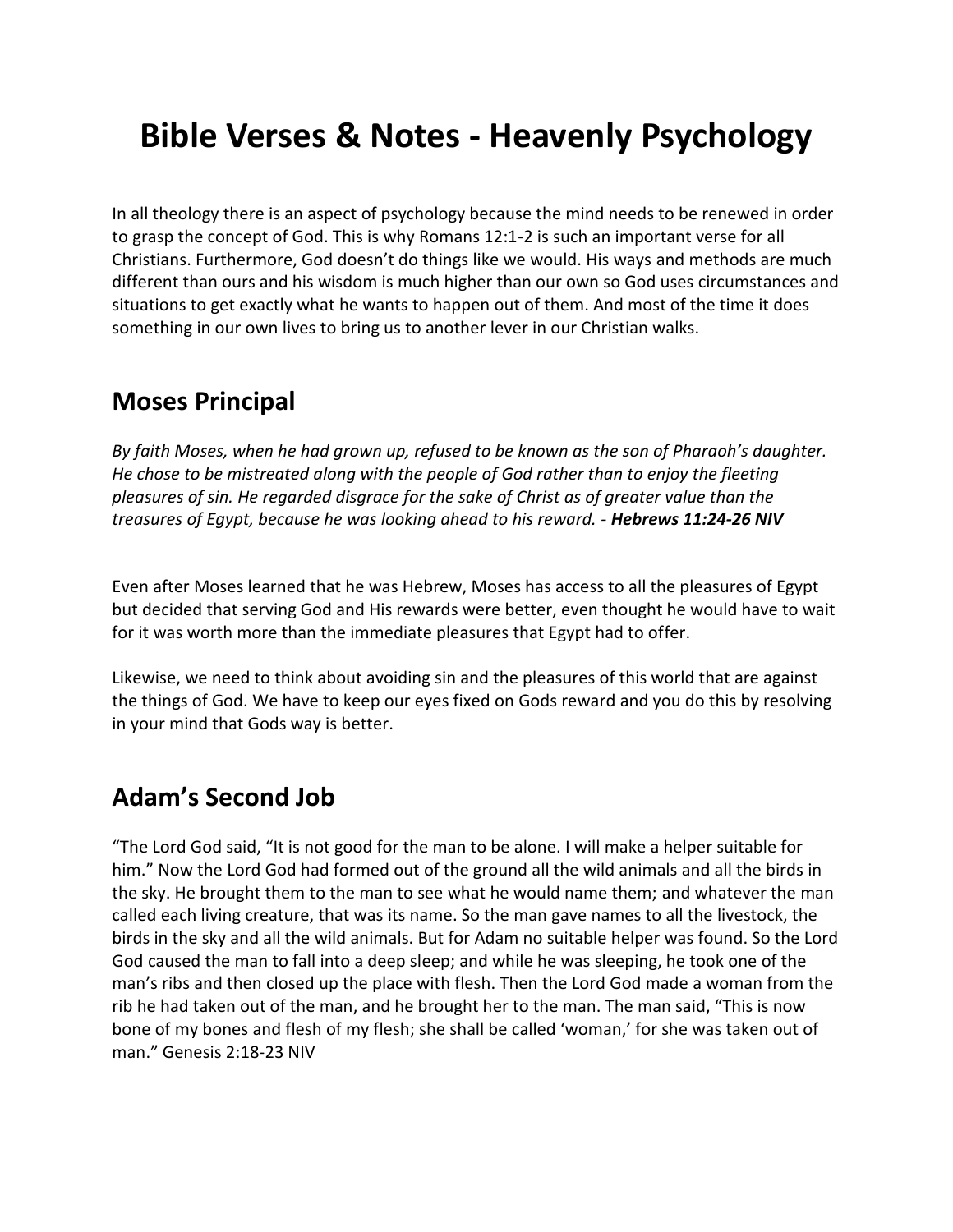It's important when reading the Bible that you pay attention to the order I'm which things happen. Here we see that God said it wasn't good for Adam to be alone. Then God formed animals for Adam to name. (Why didn't he make Eve at this point?) Then Adam said there was no suitable help for him. And only after that was over then God caused a deep sleep to come over Adam, he took a rib and made Eve. Immediately when Adam saw Eve he knew that that was his help.

Sometimes God needs to shape our minds to see what is not suitable or adaptable to our specific situation so that we can learn what won't work. So that when we see what is right for us, we can immediately accept it and stick with it because it's the best thing for us. In Adams case it was Eve and this is specifically important in relationships. You may have tried some relationships with some people who were not good for you only so that you can learn what type of person is perfect for you.

# **Worship - Who It Really Moves**

Yet a time is coming and has now come when the true worshipers will worship the Father in the Spirit and in truth, for they are the kind of worshipers the Father seeks. God is spirit, and his worshipers must worship in the Spirit and in truth." - John 4:23-24 NIV

Why is God seeking our worship? We here that Worship moves God but he doesn't need it. He is God weather we decide to worship him or not and if we don't worship the rock will cry out instead (Luke 19:40). The point that I'm trying to get to is that when we worship it doesn't move or change God, but it changes us. We are changed and pulled deeper into relationship with God and as we spend time in deep worship we then learn how to operate and live from a spiritual/heavenly perspective rather than an earthly perspective. So the more time we spend in worship it changes the perspective that we have about our daily lives.

## **Prayer - God Knows What We Need Already**

*And when you pray, do not keep on babbling like pagans, for they think they will be heard because of their many words. Do not be like them, for your Father knows what you need before you ask him.- Matthew 6:7-8 NIV*

This verse says that God already knows what we need before we ask... so why does God want us to ask for what we need from him? Why doesn't he just give us what we need when we need it before we can ask? This again is God using heavenly psychology on us. He wants to have a